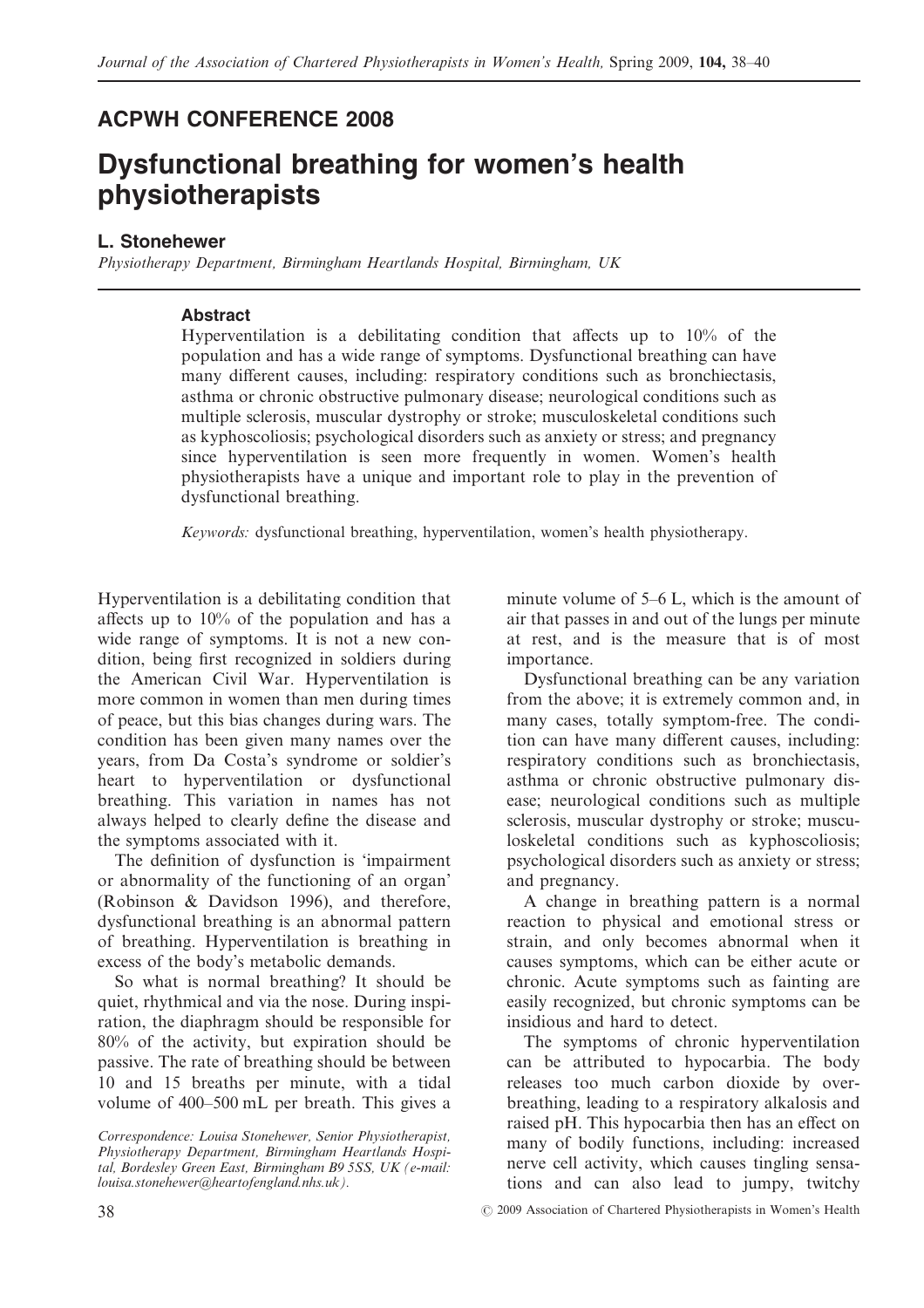

**Figure 1.** The vicious cycle of chronic hyperventilation.

muscles; sympathetic nervous system stimulation, leading to increased release of adrenalin; lactic acid production (to balance the lowered pH), causing or leading to cramps and fatigue; and constriction of the smooth muscle in both the lung, leading to bronchoconstriction, which manifests as a tight chest, and the bowel, which can manifest as irritable bowel symptoms. The uptake of oxygen into the blood is also affected, which causes symptoms of feeling 'detached from reality' and 'foggy-headed'.

The physical symptoms of chronic hyperventilation are diverse and can manifest in many ways. The most common are: (1) breathlessness, which is varied, undue, and often described as 'air hunger' or an inability to take a satisfying breath; (2) cough, which is dry and irritable; (3) fatigue, which can lead to poor sleep and lack of concentration; (4) musculoskeletally related aches and pains, and sometimes weakness; (5) neurologically related pins and needles, and dizziness; (6) gastrointestinally related bloatedness; and (7) cardiac chest pains.

Unfortunately, a vicious cycle develops where unexplained and unpleasant symptoms lead to many expensive and unnecessary investigations, which usually come back negative, causing more uncertainty, which results in more stress and over-breathing (Fig. 1).

Assessment of hyperventilation is done subjectively and objectively. Subjectively, the patient will usually have a complex past medical history and describe feelings of tiredness, and undue breathlessness or asthma-type symptoms that are often unresponsive to inhaled treatment. Of the few validated objective measures available, the Nijmegen Questionnaire (van Doorn *et al*. 1982; HENHST 2008) is quick and simple to use,

and therefore, is perhaps the most frequently employed assessment. Signs to be aware of in the clinical setting are rapid speech patterns, frequent sighing, yawning, coughing or giggling (all ways of reducing  $CO<sub>2</sub>$ ), noisy breathing, an inability to relax, with poor posture and hunched shoulders. Treatment consists of education about the causes and effects of hyperventilation, including the fight-or-flight response, breathing retraining and relaxation, management of any underlying conditions (e.g. pain or chronic illness), and general advice on a healthy, well-balanced life-style.

Women's health physiotherapists have a unique and important role to play in the prevention of dysfunctional breathing. Pregnancy does many things to the body, including changing the shape of the diaphragm and, during labour, altering its function. Postnatally, women are routinely instructed in how to assist the recovery of the pelvic floor and transverse abdominal muscles, but perhaps not the diaphragm. If the diaphragm is ignored at this stage, it may become a 'fixer' from which all the other core stabilizers will pull from, rather than having an active part in core stability. While attempting to 'feel the tummy moving' during breathing exercises, it is very common for people to take in a big breath, rather than a small but deeper breath. This increases their minute volume and may lower their  $CO<sub>2</sub>$  levels in the long term, possibly causing chronic hyperventilation syndrome.

Ensuring that a patient can use her diaphragm before teaching the routine postnatal exercises will help. The common commands seem to be 'pull up from the pelvis and then make sure you are breathing into your tummy'. Changing this command to 'make sure you are breathing into your tummy and then pull up' might make all the difference, since the patient may then be more aware that she is unable to feel the 'normal' breath and must work on this first before trying to flatten her stomach enough to get into her still-too-tight jeans. Any constriction around the abdomen, such as jeans or 'tummy-flattering pants', can, of course, make diaphragmatic breathing even harder!

Other postpartum influences, such as bigger breasts, carrying a fragile baby, pushing a pram, and lifting car seats in and out of a vehicle are all going to influence posture and breathing. Psychological and hormonal changes leading to 'baby blues' or postnatal depression can all contribute to ongoing breathing problems that may not manifest themselves for many years.